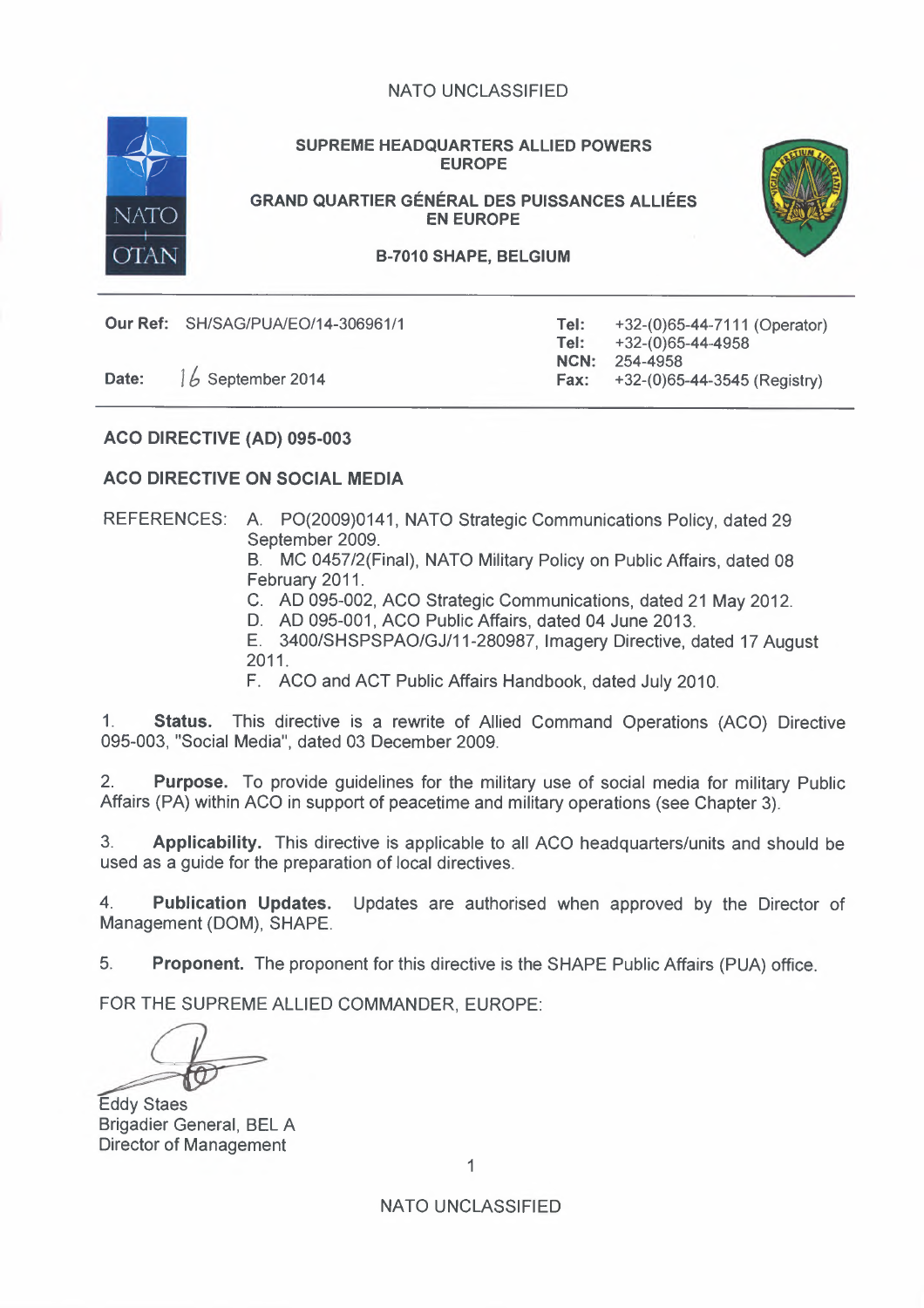AD 095-003

# **TABLE OF CONTENTS**

| I ABLE UF GUNTENTS                                                                                                |                          |             |
|-------------------------------------------------------------------------------------------------------------------|--------------------------|-------------|
|                                                                                                                   | <b>PAGE</b>              | <b>PARA</b> |
| <b>CHAPTER 1 - BACKGROUND</b>                                                                                     |                          |             |
| Introduction                                                                                                      | 3                        | $1 - 1$     |
| <b>Key Challenges</b>                                                                                             | 3                        | $1 - 2$     |
| Aim                                                                                                               | 3                        | $1 - 3$     |
| <b>Guidance to Subordinate HQs</b>                                                                                | $\overline{\mathcal{A}}$ | $1 - 4$     |
| Requirements                                                                                                      | $\overline{4}$           | $1 - 5$     |
| Key Military Public Affairs Communications Activities                                                             |                          |             |
| for Social Media Platforms                                                                                        | 4                        | $1 - 6$     |
| <b>CHAPTER 2 - ESTABLISHING AND MAINTAINING A SOCIAL</b><br><b>MEDIA PRESENCE IN NON-OPERATIONAL ENVIRONMENTS</b> |                          |             |
| Introduction                                                                                                      | 6                        | $2 - 1$     |
| Develop a Social Media Strategy                                                                                   | 6                        | $2 - 2$     |
| Management of Social Media Sites                                                                                  | 6                        | $2 - 3$     |
| <b>Release Authority</b>                                                                                          | $\overline{7}$           | $2 - 4$     |
| <b>Engaging Audiences</b>                                                                                         | $\overline{7}$           | $2 - 5$     |
| Using Social Media as an Open Door                                                                                | $\overline{7}$           | $2 - 6$     |
| <b>Enforcing Posting Policy and Monitoring Audience Feedback</b>                                                  | 7                        | $2 - 7$     |
| <b>Contact Information</b>                                                                                        | $\overline{7}$           | $2 - 8$     |
| <b>Measures of Effectiveness</b>                                                                                  | 8                        | $2 - 9$     |
| <b>SHAPE Official / Corporate Sites</b>                                                                           | 8                        | $2 - 10$    |
| Personal Sites and Personal Interaction on Public Sites                                                           | 9                        | $2 - 11$    |
| <b>CHAPTER 3 - SOCIAL MEDIA DURING OPERATIONS</b>                                                                 |                          |             |
| Introduction                                                                                                      | 10                       | $3 - 1$     |
| <b>Coordination of Efforts</b>                                                                                    | 10                       | $3 - 2$     |
| <b>PSYOPS in Social Media</b>                                                                                     | 10                       | $3 - 3$     |
| <b>Official/Corporate Sites</b>                                                                                   | 10                       | $3 - 4$     |
| Implementation                                                                                                    | 10                       | $3-5$       |
|                                                                                                                   |                          |             |
| <b>CHAPTER 4 - SOCIAL MEDIA OPERATIONAL SECURITY</b>                                                              |                          |             |
| Introduction                                                                                                      | 12                       | $4 - 1$     |
| <b>Security Considerations</b>                                                                                    | 12                       | $4 - 2$     |
| <b>CHAPTER 5 - TECHNICAL CONSIDERATIONS</b>                                                                       |                          |             |
| Access                                                                                                            | 13                       | $5 - 1$     |
| <b>Account Names</b>                                                                                              | 13                       | $5 - 2$     |
| <b>CHAPTER 6 - IMPLEMENTATION</b>                                                                                 |                          |             |
| Introduction                                                                                                      | 14                       | $6 - 1$     |
| <b>Initial Steps</b>                                                                                              | 14                       | $6 - 2$     |
| <b>Measures of Effectiveness</b>                                                                                  | 14                       | $6 - 3$     |
|                                                                                                                   |                          |             |

# ANNEXES:

A. Social Media - ACO Comments Policy.

B. Guidance on Maintaining Security Online.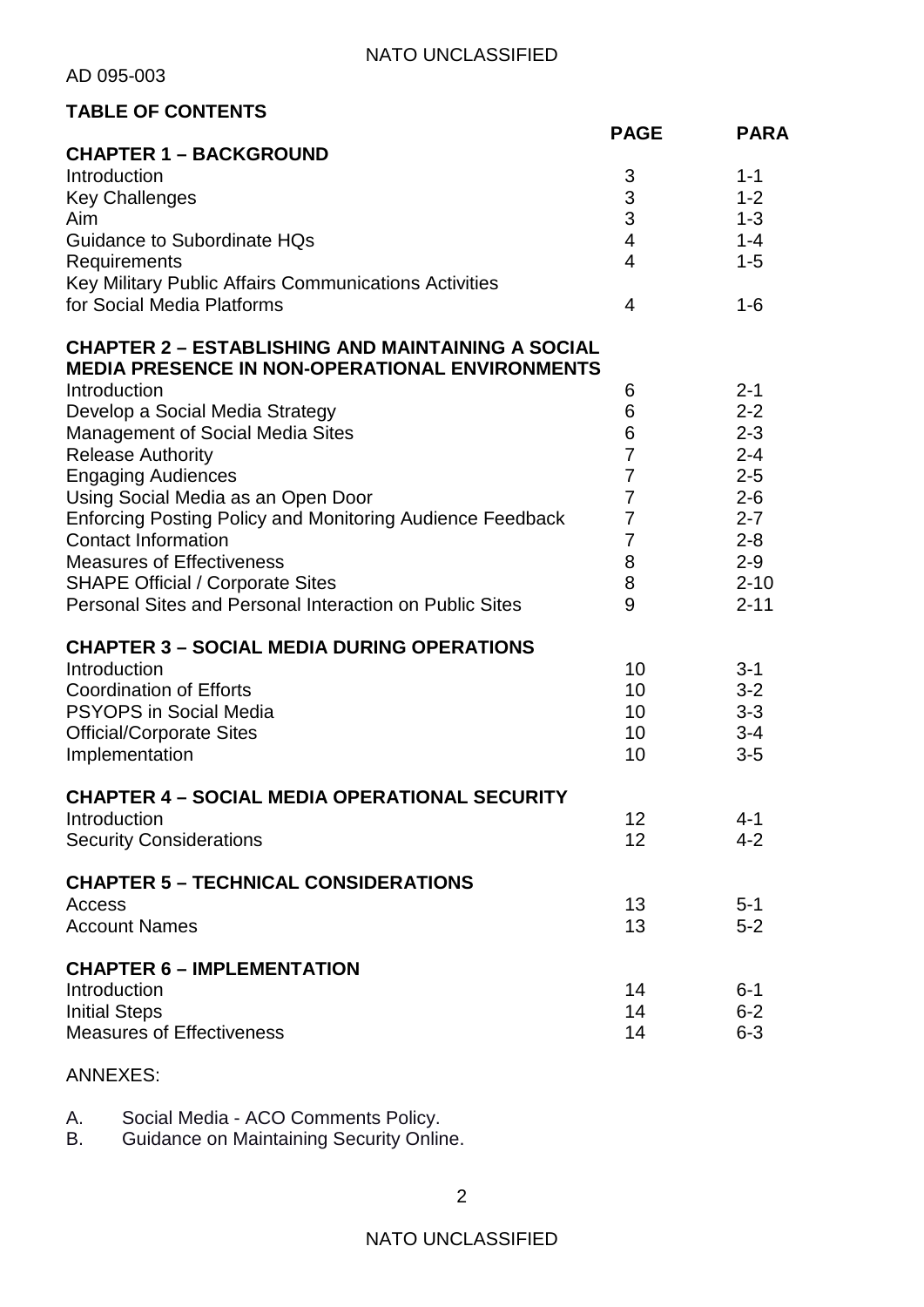# **CHAPTER 1 – BACKGROUND**

#### 1-1. **Introduction**

a. Social media<sup>[1](#page-2-0)</sup> gives NATO the ability to quickly and dynamically engage with widespread audiences in an economical and effective manner. It has become an important tool for NATO messaging, outreach, and communication with both internal and external selected audiences. ACO uses a wide variety of social media platforms, which support a range of media types including text, video, audio, and photography. ACO social media enables the entire ACO network, partners and allies across the globe to stay connected and spread NATO themes and messages. Social media is a cheap, effective and measurable form of communication. ACO uses social media to tell the ACO and NATO story, communicate messages and engage in a two-way discussion with social media users. In order to be successful, social media campaigns must be well planned and managed, adequately resourced, flexible, timely, as well as responsive and engaging and aligned with SACEUR's Strategic Communications (STRATCOM) guidance.

b. This directive will provide guidance for ACO units regarding the use of social media platforms for military Public Affairs (PA) purposes as a communications means to enhance NATO's engagement with key audiences and to increase understanding of the Alliance's objectives and activities in support of SACEUR's STRATCOM guidance. The directive distinguishes between peacetime, steady-state social media activities (see Chapter 2) and those conducted during operations (see Chapter 3).

1-2. **Key Challenges.** With increasing frequency, target audiences are utilizing social media as the primary platform from which to gather information, develop opinions, and become informed on events, issues and news from NATO and its strategic and subordinate commands. This rapidly expanding communications environment provides challenges, vulnerabilities and risks to ACO units that must be regularly assessed and managed. One key challenge is the need to keep informed regarding social media 'discussions' on NATO and global security matters in order to maintain situational awareness. Key vulnerabilities include security concerns and the ease by which information can be transmitted globally using social media tools. The dichotomy between the need for ACO to be aware of and engage in public debate versus security concerns, calls for a measured and managed approach to social media platforms within ACO. Such an approach must be permissive enough to enable effective communications campaigns to be conducted but managed to the extent that security concerns are minimized. The effectiveness of social media campaigns are generally in direct relation to the effort and manpower dedicated to their implementation. Communicators and commanders must therefore consider a number of factors when implementing social media strategies including the allocation of adequate resources, desired communications effects, access limitations, security precautions, and technical considerations.

1-3. **Aim.** This directive provides guidance for the military Public Affairs' use of social media during both peacetime (Chapter 2) and operations (Chapter 3) and to recommend best practices for use across ACO platforms.

<span id="page-2-0"></span> $1$  Web-based technologies used for social interaction and to transform and broadcast media monologues into interactive, social dialogues.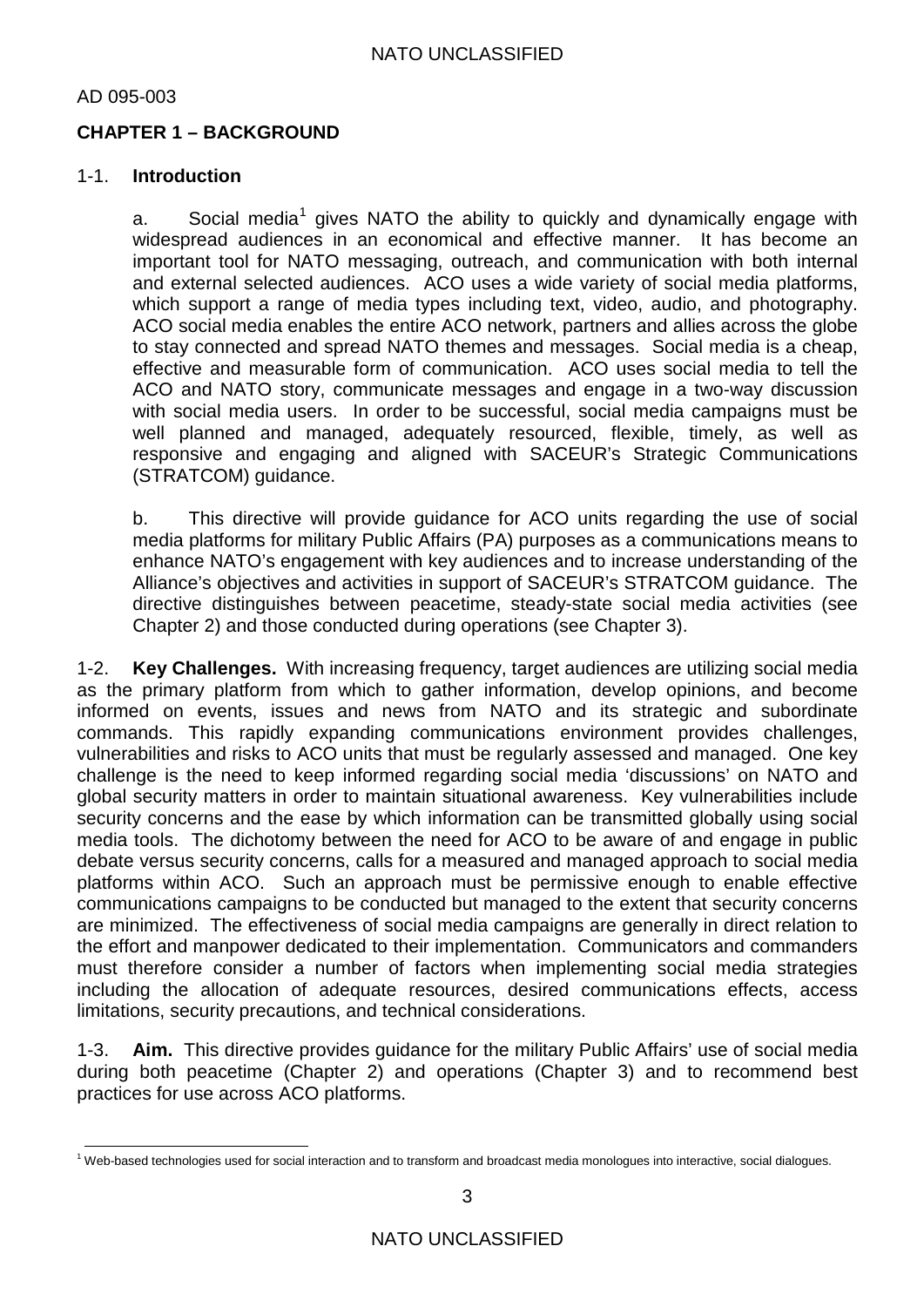1-4. **Guidance to Subordinate HQs.** ACO subordinate headquarters are to adopt this directive and develop their own social media strategy to meet their particular set of circumstances and goals. Commanders are strongly encouraged to embrace and utilize the communication advantages of social media. Operational Security (OPSEC) and personal privacy concerns should be paramount when employing these tools.

1-5. **Requirements.** As with any communication method, the use of social media must be aligned with ACO's communication strategy, directives, themes, master messages, and STRATCOM guidance. The proper use of social media as an effective communications tool requires clear goals, clear messages and clearly identified audiences. Other key requirements are as follows:

a. **Access Requirements.** Access to social media platforms is often blocked by ACO computer security staff. If ACO units are to mount effective social media campaigns, access to these platforms must be enabled for commanders and communications staff. Access to social media platforms from select ACO smart phones should also be considered as a means to more effectively leverage this medium. Access to social media however, must be balanced with security regulations, privacy considerations, and the threat of cyber-attacks and disinformation campaigns. Communications professionals must identify the desired effects of social media, be aware of the liabilities and risks and actively monitor and manage these platforms accordingly.

b. **Training Requirements.** Ideally, ACO subordinate commands should have a social media cell made up of professional PA staff to run corporate web and social media platforms. Information Operations (Info Ops) and Psychological Operations (PSYOPS) personnel may also be involved in social media campaigns during operations. Training is required to ensure that ACO staff tasked with overseeing and managing social media campaigns and platforms have the required expertise and knowledge to execute their duties. In the first instance, the on-line training course provided by ACT should be utilised and further training should be sought out from NATO member nations or the private sector if required. As well, ACO should seek to harness the skills of existing members that have training and experience with social media by employing them in social media sections. The information above deals with individual training however, collective training skills will be practiced during the TRIDENT series of exercises carried out by ACT.

## 1-6. **Key Military Public Affairs Communications Activities for Social Media Platforms**

a. **Internal Communication.** Social media tools are an effective means to keep internal audiences informed and motivated. ACO has identified 5 primary internal communications activities for consideration when drafting internal strategies:

(1) Communicate the Commander's intent.

(2) Disseminate information to internal audiences in a timely and effective manner.

(3) Communicate ACO key themes and messages to internal audiences.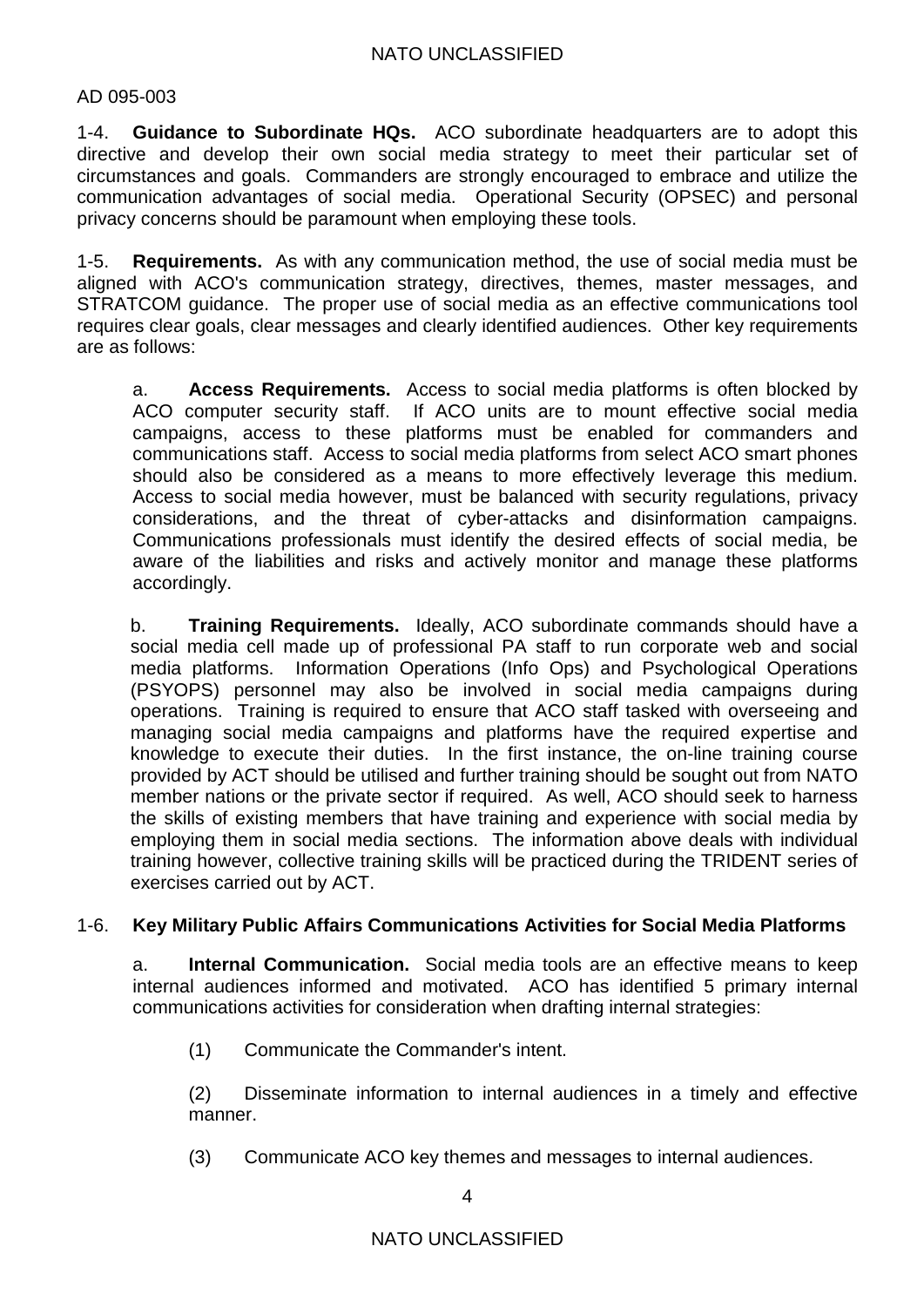(4) Build esprit de corps.

(5) Dispel rumours, control the flow of information and prevent mis/disinformation.

b. **External Communication.** Social media tools can efficiently communicate to vast and diverse audiences and promote two-way communication and engagement. Objectives: ACO has identified 5 primary external communications activities for consideration when drafting external strategies:

- (1) Inform international audiences on the role and mission of ACO.
- (2) Communicate ACO key themes and messages.

(3) Promote the operations and accomplishments of ACO units and personnel.

(4) Increase the level of engagement with key audiences.

(5) Dispel rumours, control the flow of information and prevent mis/disinformation.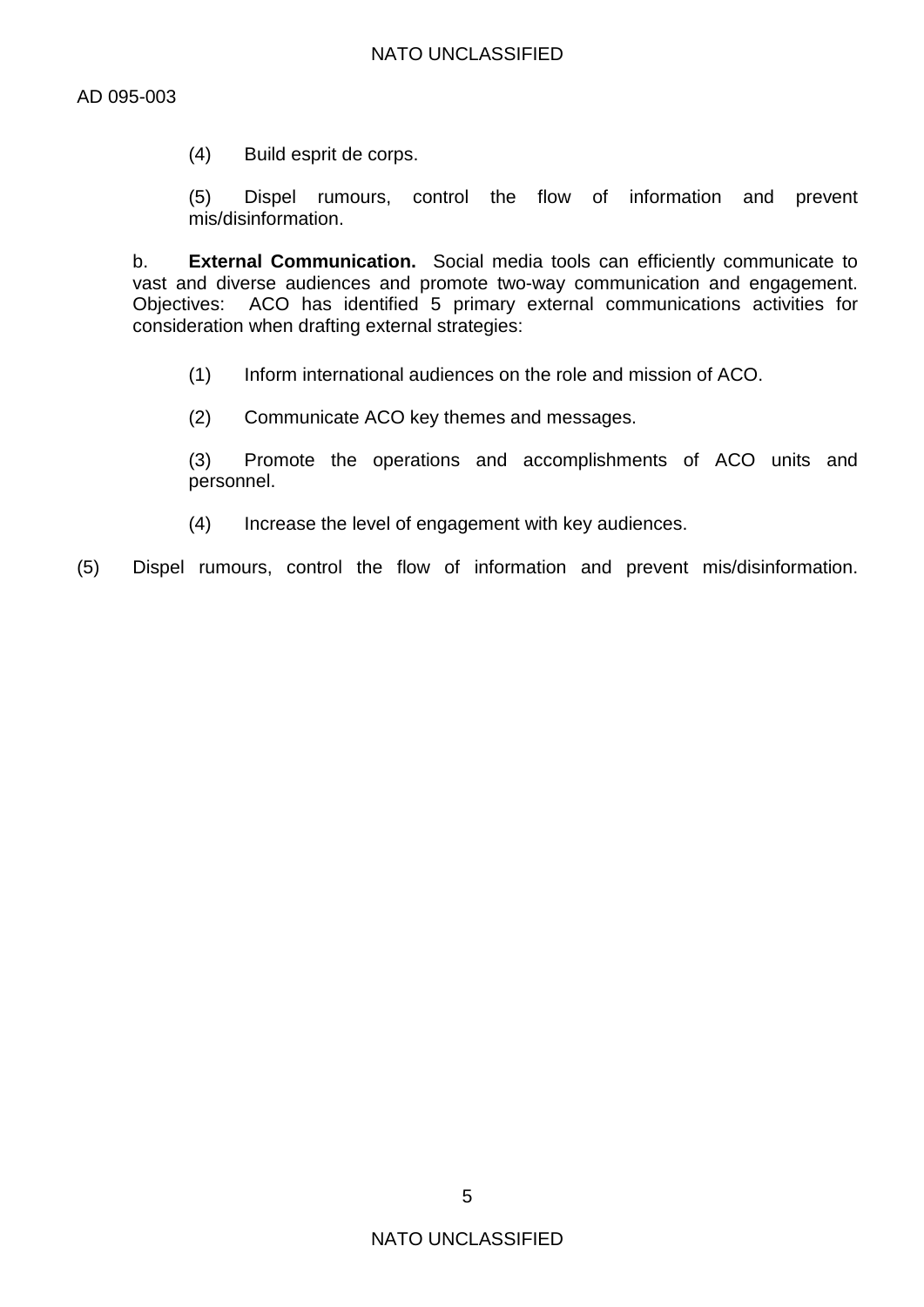# **CHAPTER 2 – ESTABLISHING AND MAINTAINING A SOCIAL MEDIA PRESENCE IN NON-OPERATIONAL ENVIRONMENTS**

2-1. **Introduction.** Social Media related platforms connect and communicate with a wider audience than any other media in history. Facebook alone has almost 1.3 billion users<sup>[2](#page-5-0)</sup>. Over 90 percent of global marketing is conducted through social media. In developed countries, over 50 percent of people receive breaking news from social media and 46 percent of people use social media as their weekly news source. With numerous platforms available, social media provides an ever-expanding tool chest of methods to reach intended audiences. Any refusal to utilize or the misuse of social media can seriously hinder an organization's ability to effectively communicate with both internal and external audiences.

2-2. **Develop a Social Media Strategy.** SHAPE and ACO subordinate commands should create social media strategies that are synchronised with overall STRATCOM and PA objectives. Social media should be used as a tool to position key themes and messages into the social space. As social media is a two-way conversation, ACO units should create content that informs audiences, engages with them and facilitates feedback. Language should be open, engaging, and interesting. Social media cells should be provided with key themes and messages, along with some guidance and direction, and then given the latitude to engage with audiences in creative, consistent and meaningful ways. Posts to social media platforms must be dynamic and social media staff must have the authority and flexibility to respond and react within established parameters.

2-3. **Management of Social Media Sites.** In non-operational environments/peacetime, ACO PA staff will manage corporate web and social media platforms on behalf of the Commander. Other entities may certainly have input to content placed on these platforms, but the overall management rests with PA staff. The situation is different during operations and these considerations are covered in Chapter 3 of this document. On the rare occasion where there are disagreements regarding web or social media content and/or strategy, the Commander shall always hold the final authority. A management plan should be established for each platform that clearly designates the following:

a. Site Administrators: Who will have access and permissions for the platform? Ensure there are multiple administrators to avoid single points of failure.

b. Objectives: What ACO Communications objectives will be reinforced by communicating on this site?

c. Selected audiences: Who are you trying to reach using this platform?

d. Type and frequency of content to be posted: What is important and interesting to your audience? How will you engage them in conversations?

e. Comment/Engagement Policy: Who is responsible to monitor comments and feedback? Will comments be moderated or automatically posted? What is the policy regarding inappropriate comments?

<span id="page-5-0"></span> $2$  Registered users in March 2014.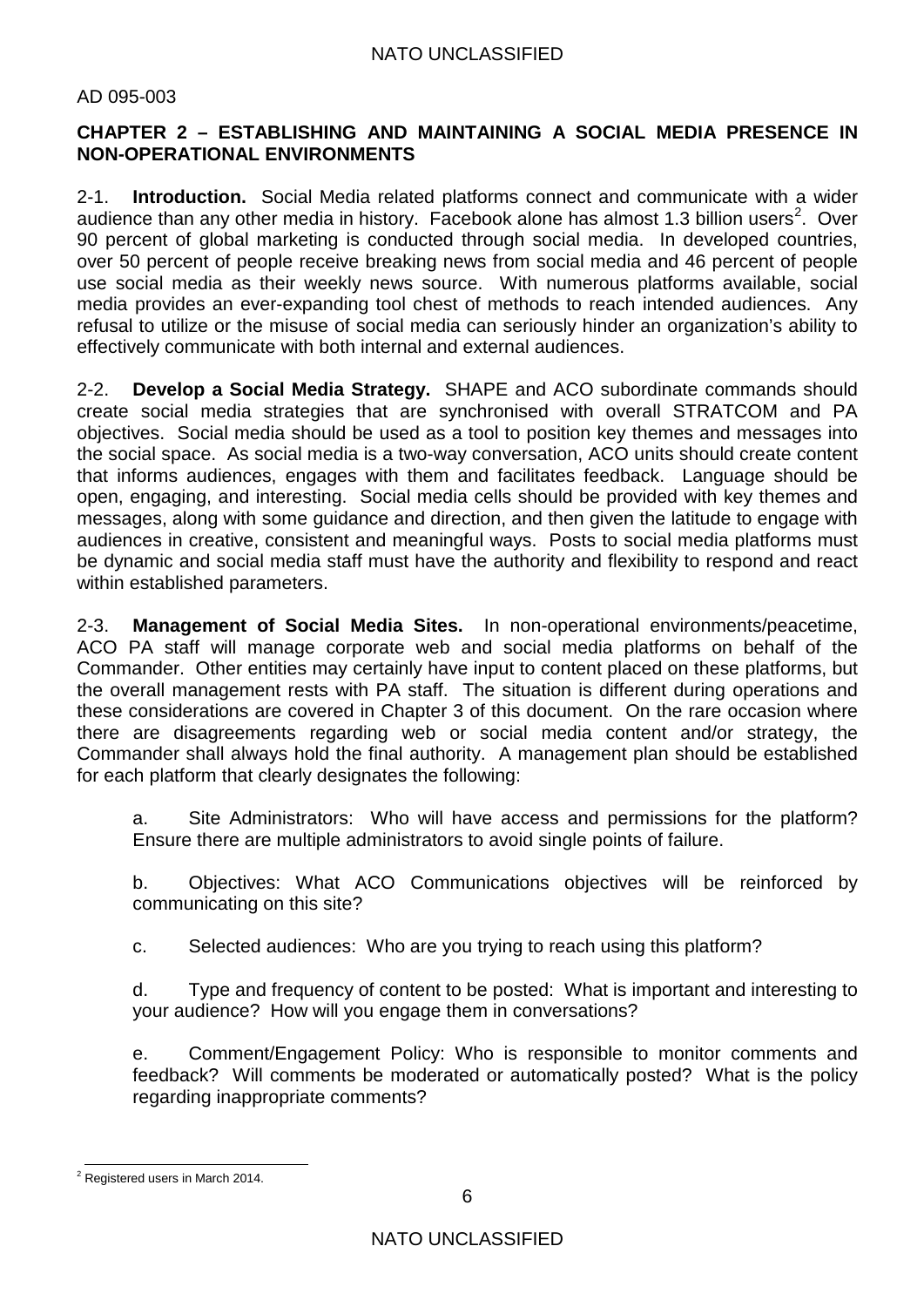f. Transition Plan: When key personnel are posted, how will responsibilities and permissions for the platform be transferred?

2-4. **Release Authority.** Like any news release, public statement, or any other type of official product, social media posts on ACO corporate platforms are all official and 'on-therecord'. Therefore, all posts shall be subject to an official release process, much like any other form of official release. Care needs to be taken to ensure social media posts are relevant, factually correct and in-line with the Commander's intent and established communications objectives, themes and strategies. ACO PA staff will manage release authority on behalf of commanders for ACO corporate sites operating in non-operational environments/peacetime. The situation is different during operations and these considerations are covered in Chapter 3 of this document. When establishing release procedures, the speed and unique nature of social media platforms must be considered. Social media does not have standard 'business hours'. It operates 24 hours a day, seven days a week. This necessitates streamlined approval processes that facilitate the rapid approval and dissemination of appropriate content to audiences, while it is still relevant and topical. In order to function properly, certain authorities will need to be delegated, alternate approving authorities will need to be designated and guidelines and procedures will need to be clearly understood by involved staff.

2-5. **Engaging Audiences.** Social media should not be used solely as an outlet to release command messages and information or repeatedly 'share' information from other military organizations. Social media is best viewed as a virtual community. Organizations must engage audiences in two-way conversations that encourage audiences to respond, interact, share and stay interested in ACO/NATO activities. Social media content should consist of an equal balance of command information together with entertainment and 'fun'. Audiences will ignore a social media platform that does not provide the right mix of engagement, entertainment and information.

2-6. **Using Social Media as an Open Door.** Social media is an extension of communications and PA activities. It is an informal community designed to facilitate conversations between people and audiences across the globe. Units within ACO are therefore strongly encouraged to foster engagement with audiences by encouraging dialogue, developing innovative ways to facilitate interaction, answering questions, responding to comments and soliciting feedback and ideas. Building a rapport with an audience who is involved and engaged can have significant benefits, especially during a crisis. Social media is an excellent forum to dispel rumours, provide needed context and prevent mis/disinformation.

2-7. **Enforcing Posting Policy and Monitoring Audience Feedback.** Each official social media platform within ACO must have a link to a 'terms of use statement' (see Annex A). This will ensure that users understand the rules regarding what is allowable and appropriate for posting on each site. The statement will also outline the grounds on which a user may be blocked or removed from using or posting on a social media platform. Administrators must also consistently monitor social media platforms to ensure guest content is appropriate, evaluate and respond to any feedback and analyse what topics are most engaging for users. This will allow administrators and communicators to refine and adapt the evolving social media strategy.

2-8. **Contact Information.** Social media is an ongoing conversation and users must have the means to contact the organization and receive feedback. All ACO platforms must contain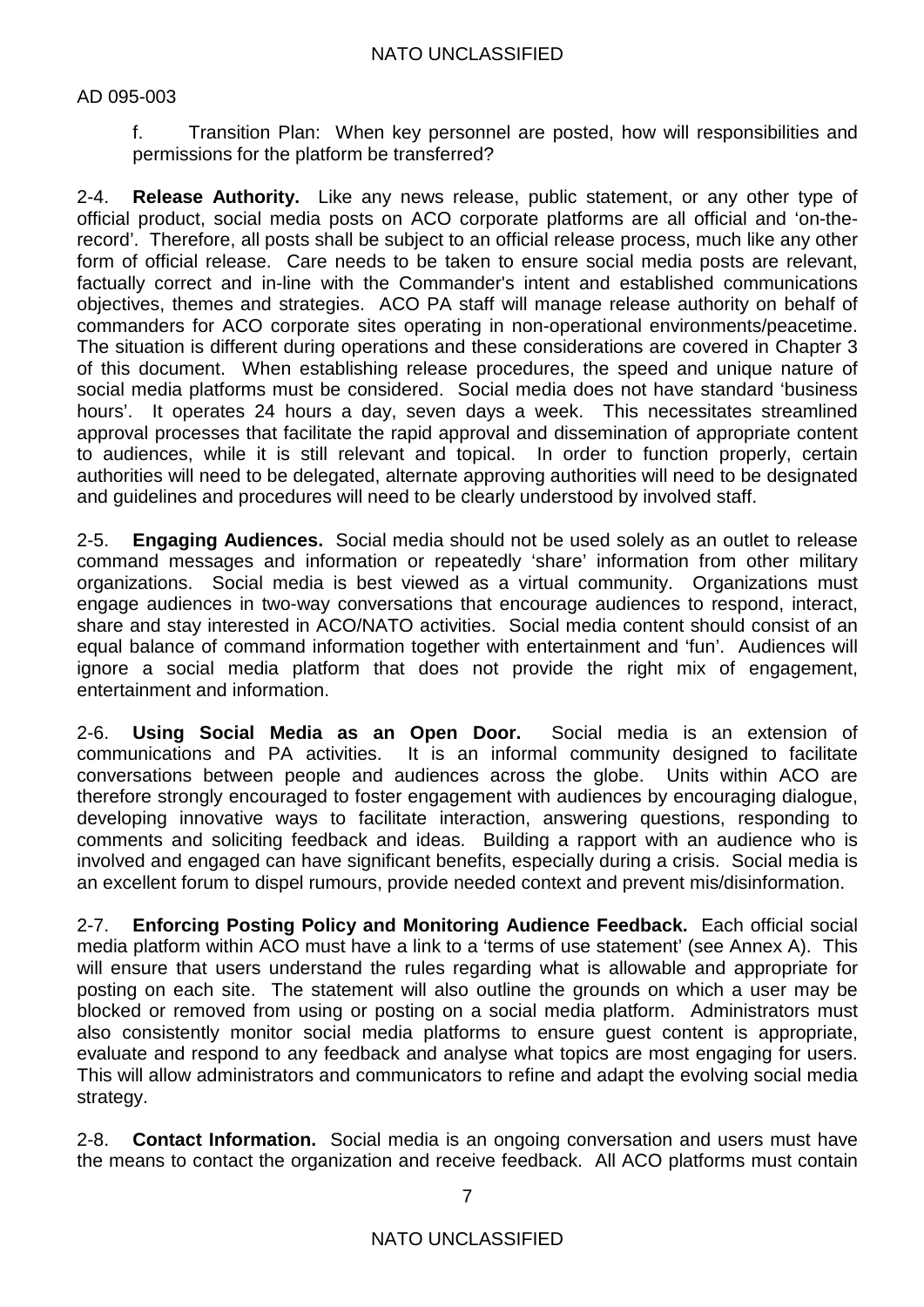up-to-date contact information that includes an official e-mail address and phone number of the PA office or social media administrator as a minimum. ACO platforms should also contain convenient links to other important sites within ACO as well as the main NATO webpage.

2-9. **Measures of Effectiveness.** As with all communications activities, ACO units must set objectives for all social media campaigns and establish the means to evaluate progress and refine efforts to better engage audiences. Best practices should be followed to ensure evaluation programs are realistic and meaningful. For example, the number of 'likes' or 'followers' does not provide a comprehensive picture of a platform's social media influence. ACO units should also consider levels of participation, engagement, user feedback and the shares/reach of social media content to establish a more complete picture of audience engagement and interaction. There are numerous free analytical tools available online that can provide effective ways of monitoring and evaluating a unit's social media presence.

2-10. **SHAPE Official/Corporate Sites.** At SHAPE, SHAPE Public Affairs Office (PAO) will remain the sole entity managing SHAPE's official/corporate presence on social networking sites. Only SACEUR and designated representatives are authorised to publish to these platforms on behalf of SHAPE; other personnel may do so only in a 'non-official' capacity, unless specific approval is first obtained. SHAPE PAO will coordinate with any division or staff entity wishing to communicate via SHAPE on-line platforms. SHAPE PAO currently manages nine social media capabilities; the SHAPE/ACO Facebook and Twitter accounts, SACEUR's Blog, SACEUR's Facebook and Twitter accounts, ACO Command Senior Enlisted Leader's (CSEL) Blog, a NATO NCO Facebook account and a SHAPE Flickr and YouTube account. All of these platforms are aligned and support ACO's overall STRATCOM and PA objectives. The following sub-paragraphs outline SHAPE's current platforms and subordinate commands are invited to adopt a similar approach using the platforms that meet their specific communication goals and are manageable given existing resources.

a. **ACO/SHAPE Facebook and Twitter.** As the main ACO/SHAPE official/corporate social media presence, these pages are used to engage social media communities in conversations related to our activities and operations while communicating key themes and messages to internal and external audiences. Subordinate commands are strongly encouraged to create and maintain an official social media presence for their own command. Organizations are encouraged to 'like', 'share' and repurpose posts from SHAPE social media platforms. In turn, the SHAPE PAO will regularly use and highlight information found on the platforms of subordinate commands. These ACO/SHAPE official/corporate social media platforms are managed on behalf of SACEUR by SHAPE PA.

b. **SACEUR/Commander's Blog.** A blog from the Commander's perspective is an excellent platform to inform audiences regarding the Commander's focus, priorities and to highlight other information of note. It is also an appropriate venue to solicit feedback and to engage with interested communities. Subordinate commands are encouraged to create their own leadership blog and/or share SACEUR's blogs.

c. **SACEUR/Commander's Social Media.** SACEUR maintains individual Twitter and Facebook accounts and engages audiences on day to day activities and priorities. Commanders in subordinate commands are similarly encouraged to create an official social media presence. Much like a blog, a social media presence allows for a continual and open conversation with audiences including feedback from users. ACO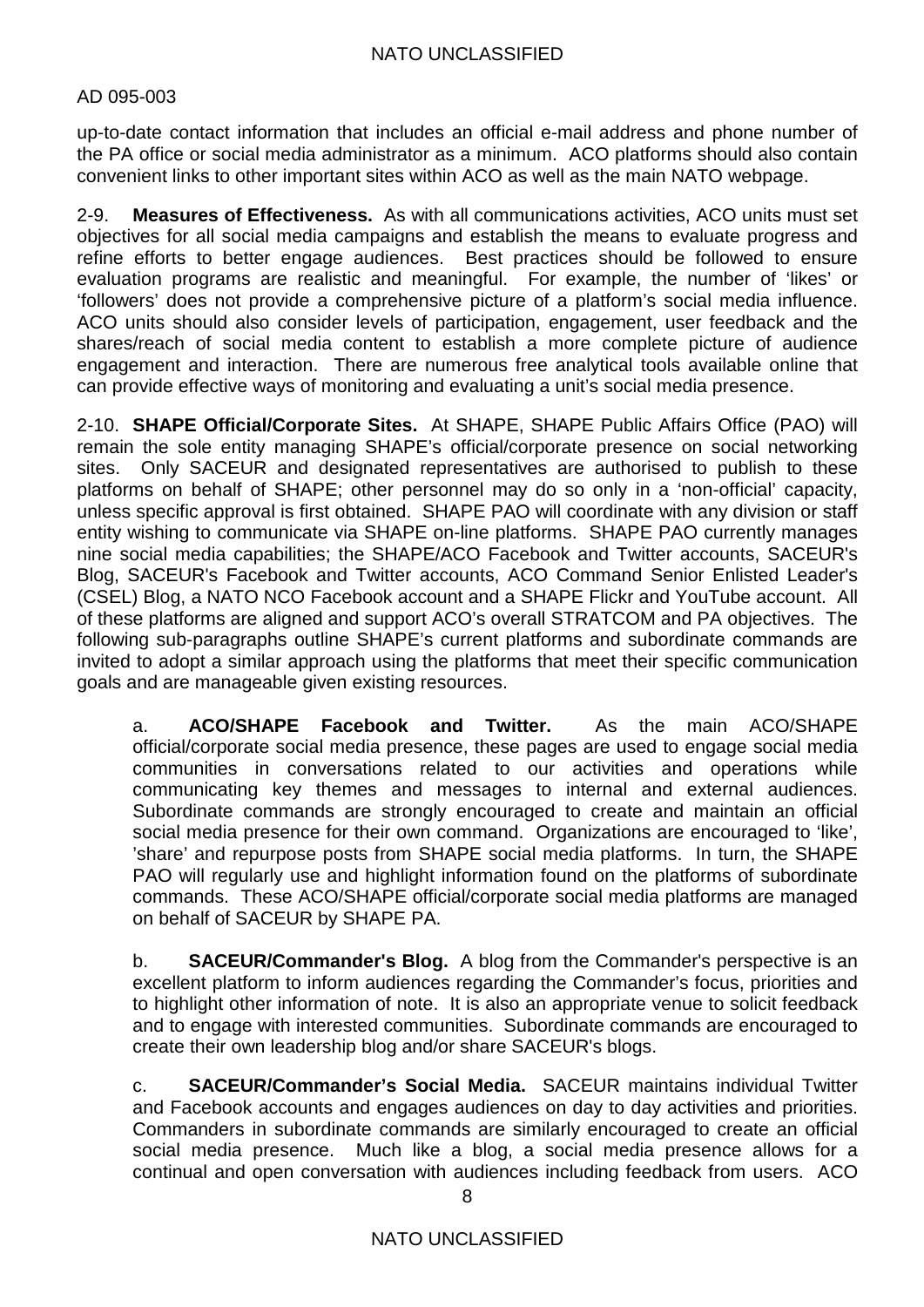organizations are encouraged to 'like', 'share' and repurpose posts from the SACEUR's social media pages for use on their own official pages. The SACEUR's social media pages are managed by the SACEUR and ACO PA staff.

d. **ACO Command Senior Enlisted Leader (CSEL) Blog.** Much like the SACEUR/ Commander's blog, a blog from the ACO CSEL bring enlisted issues. concerns and information to the attention of the audience. It is appropriate for the CSEL blog to create new content or to reinforce the Commander's position from an enlisted perspective.

e. **NATO NCO Social Media.** The NATO NCO Facebook page is a specific effort by the SHAPE PA Office and the ACO CSEL to highlight the accomplishments of the enlisted service members of NATO and promote ongoing development of the NCO Corps within NATO and ACO. Organizations are encouraged to 'like', 'share' and repurpose posts from the NATO NCO page for their own official pages. The NATO NCO social media pages are managed by the ACO CSEL and the SHAPE PA Office.

f. **ACO/SHAPE Flickr Site and YouTube channel.** Images and video are powerful assets that can underscore key communications, themes and messages as well as capture the imagination of audiences. Operational imagery is particularly sought after by audiences. SHAPE uses imagery across all social media platforms, but maintaining a catalogue of outstanding images on Flickr and video on YouTube enables both internal and external audiences to find quality imagery on NATO operations quickly and easily. During exercise and operations, photo and video repositories such as these will likely attract more visitors than all other platforms combined. These platforms should always be considered an important part of a social media strategy. ACO/SHAPE Flickr and YouTube platforms are managed by SHAPE PA.

2-11. **Personal Sites and Personal Interaction on Public Sites.** The distribution of content related to NATO activities by internal members presents challenges and risks pertaining to OPSEC, but also present NATO members with excellent opportunities to distribute useful and compelling information about NATO activities to a wide array of audiences. The key to exploiting benefits while minimising the risks of social media activity by ACO members lies in effective governance and education of personnel. MC 0475/2, NATO Military Policy on Public Affairs, states that NATO personnel are "advised to consult with their chain of command before publishing NATO-related information and imagery to the internet. The chain of command has expert advisors, such as public affairs and intelligence staffs, who will ensure that such published information is not ultimately prejudicial to NATO operations and personnel." Commanders and PA staffs should regularly remind ACO personnel of the need to clear content related to NATO operations and activities prior to publishing on private social media accounts. Further, ACO personnel are reminded to exercise caution in offering personal opinion which could be interpreted or misconstrued as an official ACO/NATO position. Opinions on political or policy matters related to NATO should not be expressed publicly by military members. Other personal views should be clearly indicated as personal using a disclaimer such as: "the views, thoughts and opinions offered are personal and do not represent endorsed or official policy."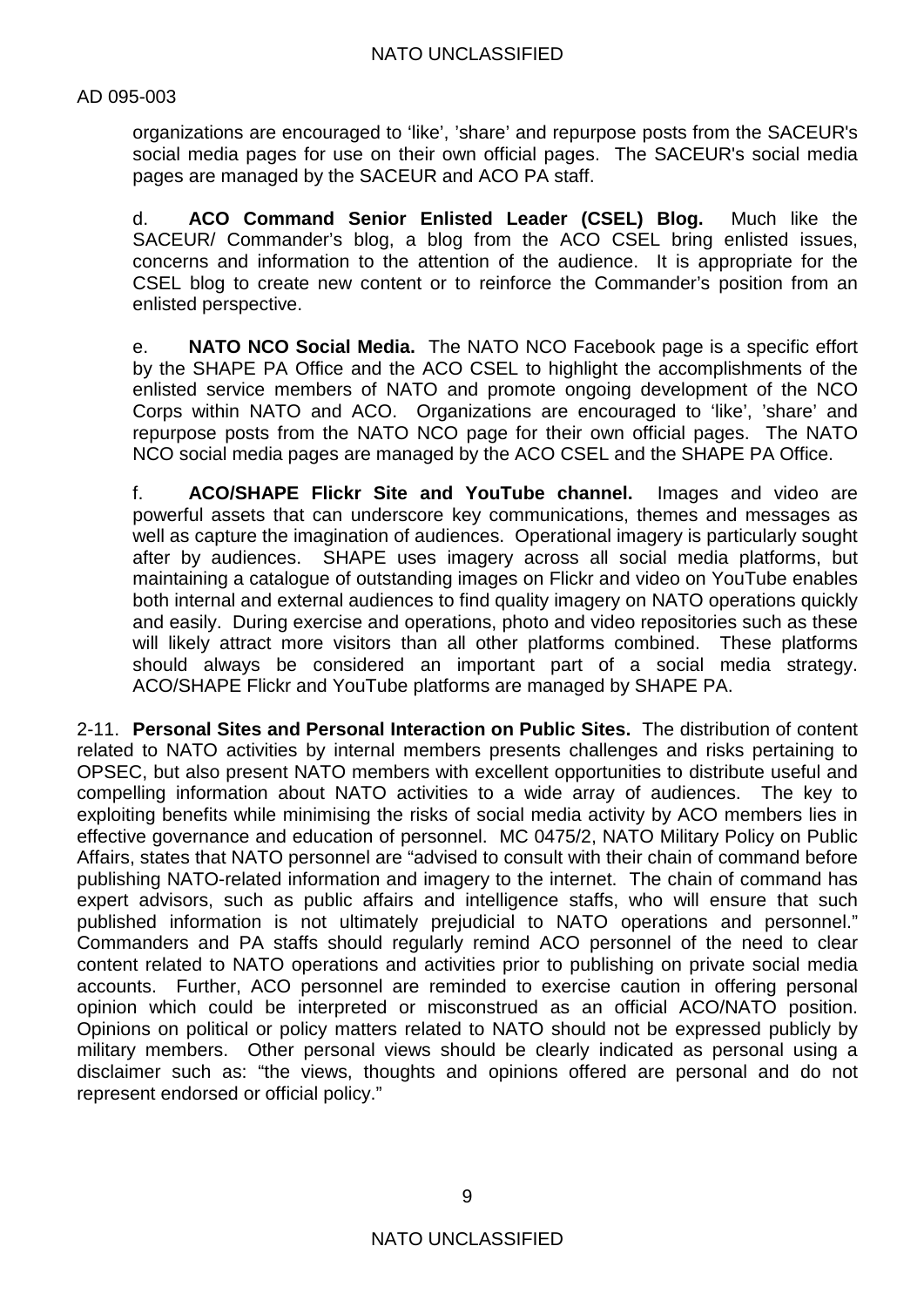#### AD 095-003

# **CHAPTER 3 – SOCIAL MEDIA ACTIVITY DURING OPERATIONS**

3-1. **Introduction.** The general practices and principles governing the use of social media during operations do not vary significantly whether they are being conducted during peacetime in a corporate construct or during operations overseas. This chapter provides clarification regarding the areas of responsibility and authority regarding social media activity during operations.

3-2. **Coordination of Efforts.** Additional entities other than PA will be involved in the content creation, posting and approval processes during operations. In order to maximise the desired effects and ensure a consistency and harmony, social media activities must be coordinated. Within each HQ, the commanders will ensure this coordination through existing information environment coordination boards (where all information disciplines are represented) such as, Information Operations Coordination Board, Strategic Communications Working Group and the Information Environment Working Group. Any conflicting issue on the usage of social media which cannot be agreed in these coordination boards will be solved and decided by commanders.

3-3. **PSYOPS in Social Media.** Unity of effort is essential to achieve consistency of word and action in all operations. National and NATO PSYOPS in a theatre must be closely coordinated to present consistent messages aligned with the NATO STRATCOM guidance to audiences, approved by North Atlantic Council in support of alliance goals and objectives. PSYOPS are generally planned under the authority of the J5/Plans section and executed under the authority of the J3/Operations section. Because of its potential complexity and inherent risks, PSYOPS are planned, conducted and represented on staffs by a special staff element, especially trained in the planning and execution of PSYOPS. PSYOPS activities are incorporated within the normal planning and targeting cycles of a unit and are reflected in the products developed within these cycles. PSYOPS activities in social media will be coordinated through the Info Ops staff function within the existing working groups and boards in the relevant headquarters.

3-4. **Official/Corporate Sites.** Communications platforms that purport to officially represent a NATO command, unit, or mission are to be primarily administered by PA staffs on behalf of the commander and coordinated among all the information disciplines. Other entities may be involved in populating and monitoring these sites, but the overall coordination and responsibility will rest with PA. To that end, any conflicting issue will be handled as per para 3.2. This includes official web sites as well as official social media sites for commands, units and operations. It also encompasses platforms focused on both international audiences as well as local audiences (regardless of the language used) in the theatre of operations. Official public communication, whether via the media or via other tools such as social media, must be consistent, controlled, and carefully coordinated to ensure Alliance credibility is maintained. Official communications have the highest level of risk, which is why a higher degree of management and centralisation is required.

3-5. **Implementation.** The best-practices for the implementation of social media campaigns do not differ widely between those that are operational and those that are corporate. Therefore, the guidance found in all other chapters of this document is generally applicable to an operational setting as well. There will be obvious variances including language and cultural differences and these will differ greatly depending on the operational context.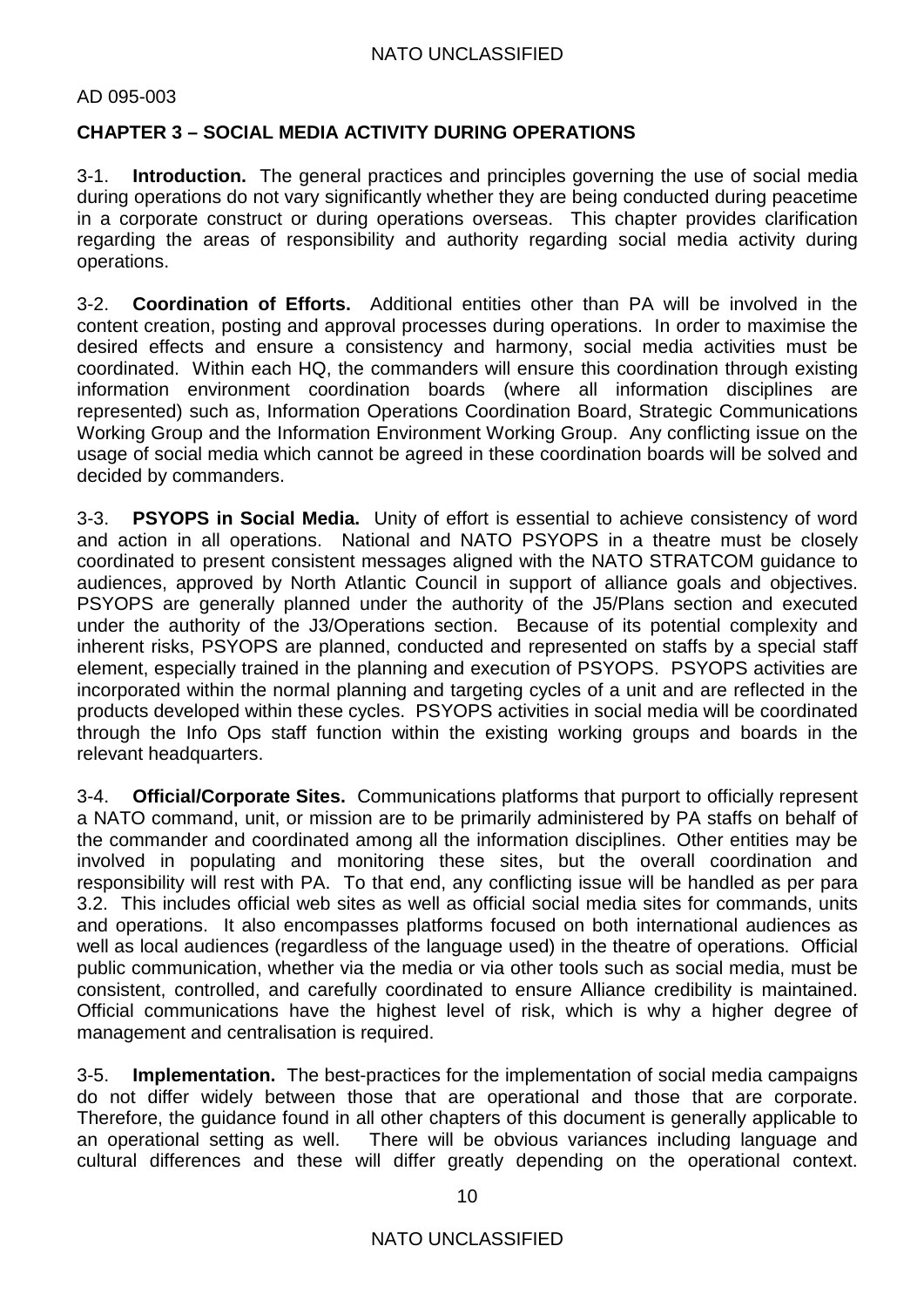Therefore, it will be imperative that staffs managing on-line communications campaigns have direct access to local interpreters/translators as well as cultural and communications experts in order to effectively tailor and conduct their campaigns.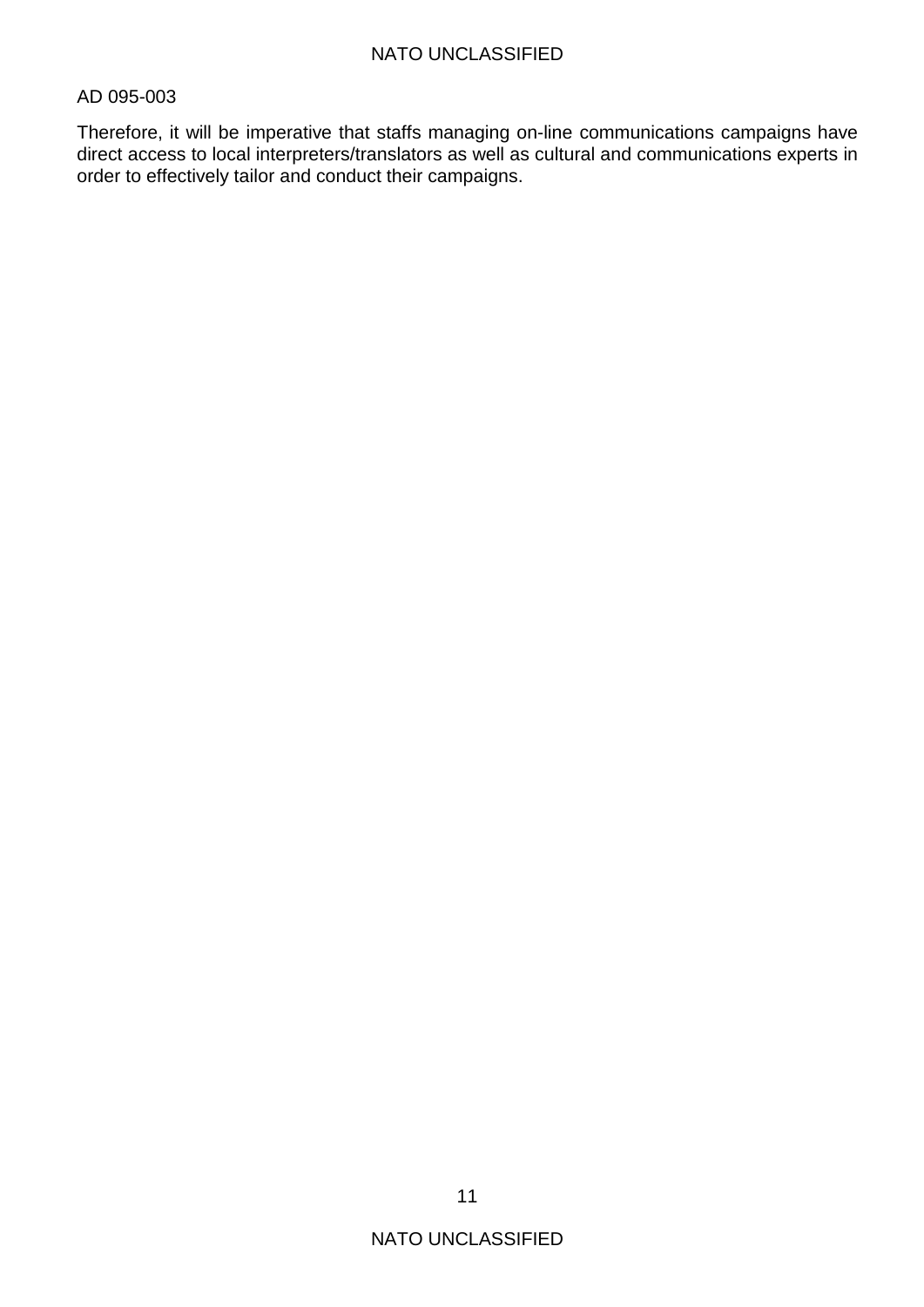### AD 095-003

# **CHAPTER 4 – SOCIAL MEDIA OPERATIONAL SECURITY**

4-1. **Introduction.** The use of social media, like any other form of communication, poses risks regarding OPSEC and complacency can lead to OPSEC violations. NATO adversaries are known to scan blogs, forums, chat-rooms and other social media to collect information that may be harmful to ACO operations or personnel. Understanding what may or may not be released via social media will do much to protect an organizations' online identity and protect OPSEC. Education of ACO personnel and proper management of social media tools are keys to maintaining effective and secure social media campaigns. Outright bans on the use of social media are not the solution, as this would deny ACO from exploiting the numerous advantages these platforms bring in the realm of communications.

#### 4-2. **Security Considerations**

a. OPSEC is paramount. It is incumbent upon all personnel to consider the potential of creating risk to themselves, their families, their peers and the mission by publishing information to the Internet. Information and/or imagery may individually, or in conjunction with other information, provide insights into current ACO operations, equipment, capabilities, tactics and intentions. Further guidance for individuals on maintaining security online is provided at Annex B.

b. All information that is posted to social media sites must be approved for public release. Knowingly, or unknowingly releasing classified information into the public domain violates specific regulations and could lead to legal and/or disciplinary actions. If there is any doubt regarding the OPSEC implications of posting certain information, social media administrators should consult with PA or security staff.

c. The following OPSEC guidelines should be practiced by all units and headquarters in ACO involved with social media campaigns:

(1) Designate an official social media administrator or administrative team.

(2) Ensure all social media content is approved for release by the proper authority.

(3) Monitor official social media presence and ensure users are not posting inappropriate or sensitive information on the official pages.

(4) Conduct regular social media OPSEC training with the administrative members.

(5) Be vigilant. Once information is posted to social media, your control on dissemination has been taken out.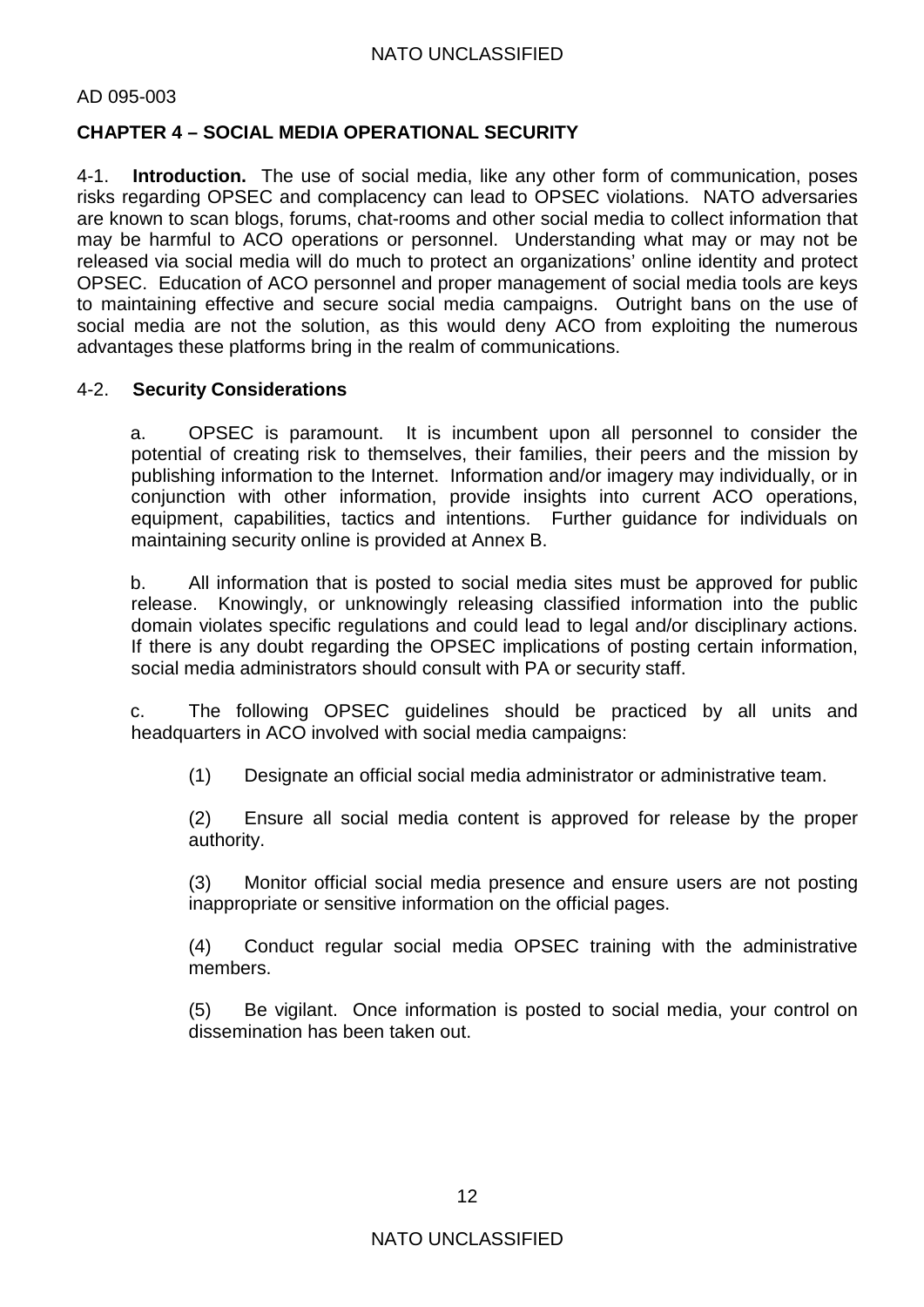## **CHAPTER 5 – TECHNICAL CONSIDERATIONS**

5-1. **Access.** Local bandwidth availability and access to NATO UNCLASSIFIED workstations will influence the degree to which social media can be employed in each headquarters. A priority should be placed in providing all communications practitioners with access to unclassified systems that can monitor and engage in social media activity. When bandwidth issues are constricted to the point where social media access is not feasible, headquarters should consider contracting civilian internet connections for staff tasked with responsibilities related to social media.

5-2. **Account Names.** Lessons learned indicate that it is a good practice to reserve several account names that are close in syntax to official account names. This prevents 'hacktivists' from creating false accounts that attempt to portray themselves as official sites. Only one official account should be used and the remainder can simply point to the official account.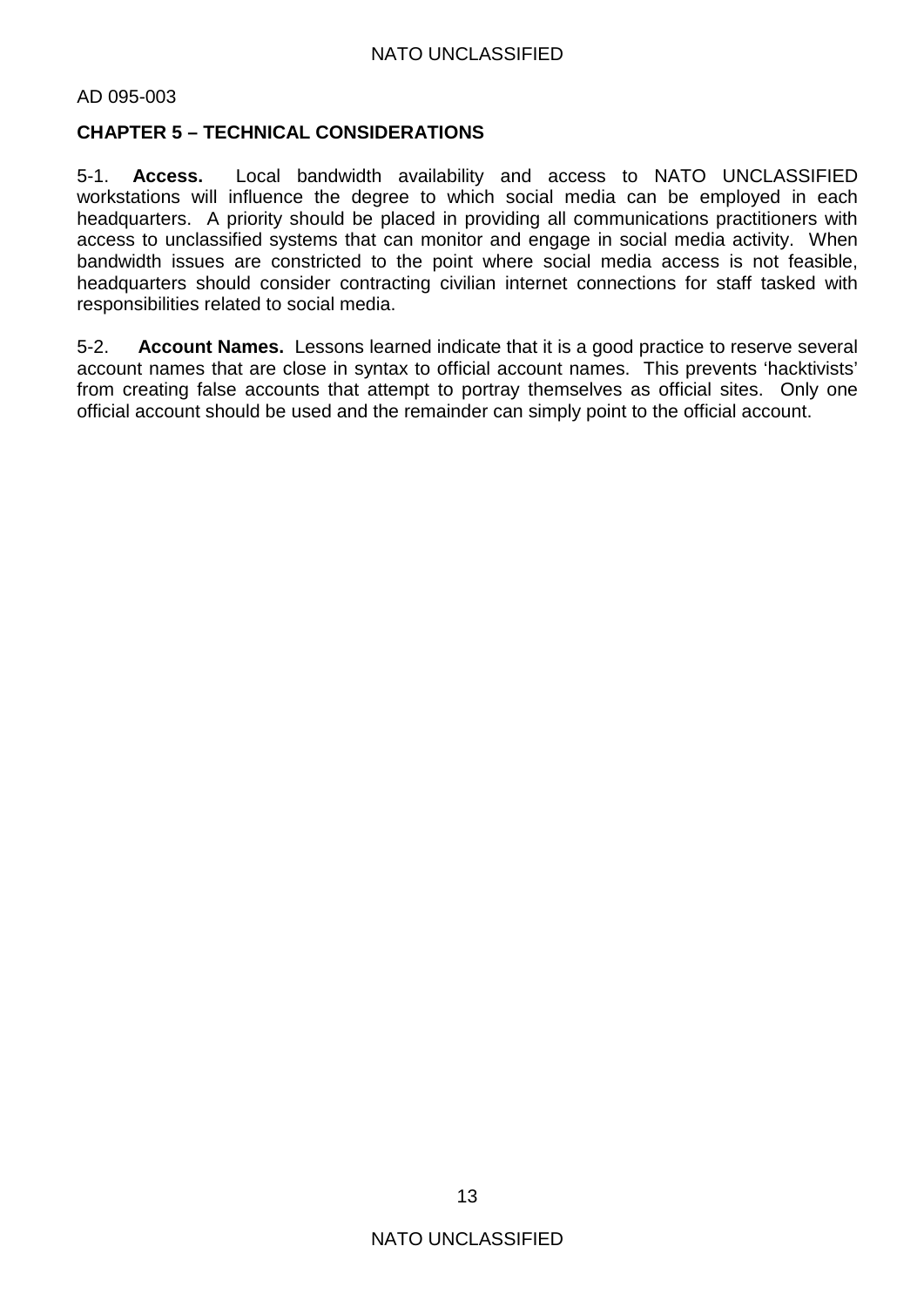# **CHAPTER 6 – IMPLEMENTATION**

6-1. **Introduction.** The successful exploitation of social media in support of ACO's internal and external communications requirements will be dependent on a number of factors. These include, availability/access to appropriate social media tools, familiarity with and confidence in their use, and staff discipline to remain 'in their lane' of expertise/responsibility when posting information into the public domain. The value-added for staff participants will vary from post to post and individual to individual. There should be no compulsion to use social media and national restrictions on the use of social media shall be respected. Commanders should seek to encourage authorised staff to determine themselves how they might best exploit the capability, to experiment and innovate and to share their experiences widely (both internally and throughout ACO) to promote the spread of 'best practices'. By empowering and enabling staff and by harnessing staff creativity and enthusiasm, ACO can gain considerably from the extended use of social media in support of its operational and business outputs. However, the risks associated with expanded use of social media and deeper empowerment of the individual as a communicator requires command acknowledgement and active management.

6-2. **Initial Steps.** The first step in implementing social media within a unit or headquarters should be to develop a social media strategy that clearly articulates objectives, authorities, resources, tools/methods to be employed and measures of effectiveness. This strategy must be aligned with STRATCOM objectives, the PA communication plans, Commander's intent, and the overall themes and messages from ACO and NATO. Social media administrators should create a plan that best fits their goals and communicates to the information needs of their particular audiences.

For developing and implementing this plan, social media administrators should:

a. Review social media guidance from NATO, ACO and the subordinate commands. This guidance provides the basic information needed to fully implement a social media strategy. Social media experts working within PA may request the assistance of other personnel that have social media experience to assist with certain tasks.

b. Using the social media platforms that best meet the organization's goals and needs to create a social media presence. It is best to start with a small number of platforms and execute an effective campaign, rather than to try to have a presence on too many platforms.

c. Register all social media sites with the ACO PA Office Social Media Section.

d. Maintain all social media sites with up-to-date and relevant information by using feedback from the audience and adapting to the Commander's intent and the organizational goals.

6-3. **Measures of Effectiveness.** Social media strategies should be regularly reviewed to ensure organizational objectives and audience needs are being met. There are a wide range of metrics that can be analysed and software programmes that can measure various impacts. Do not just focus on total numbers of followers, but rather seek to measure the level of engagement and interaction occurring with audiences. Track increases in followers and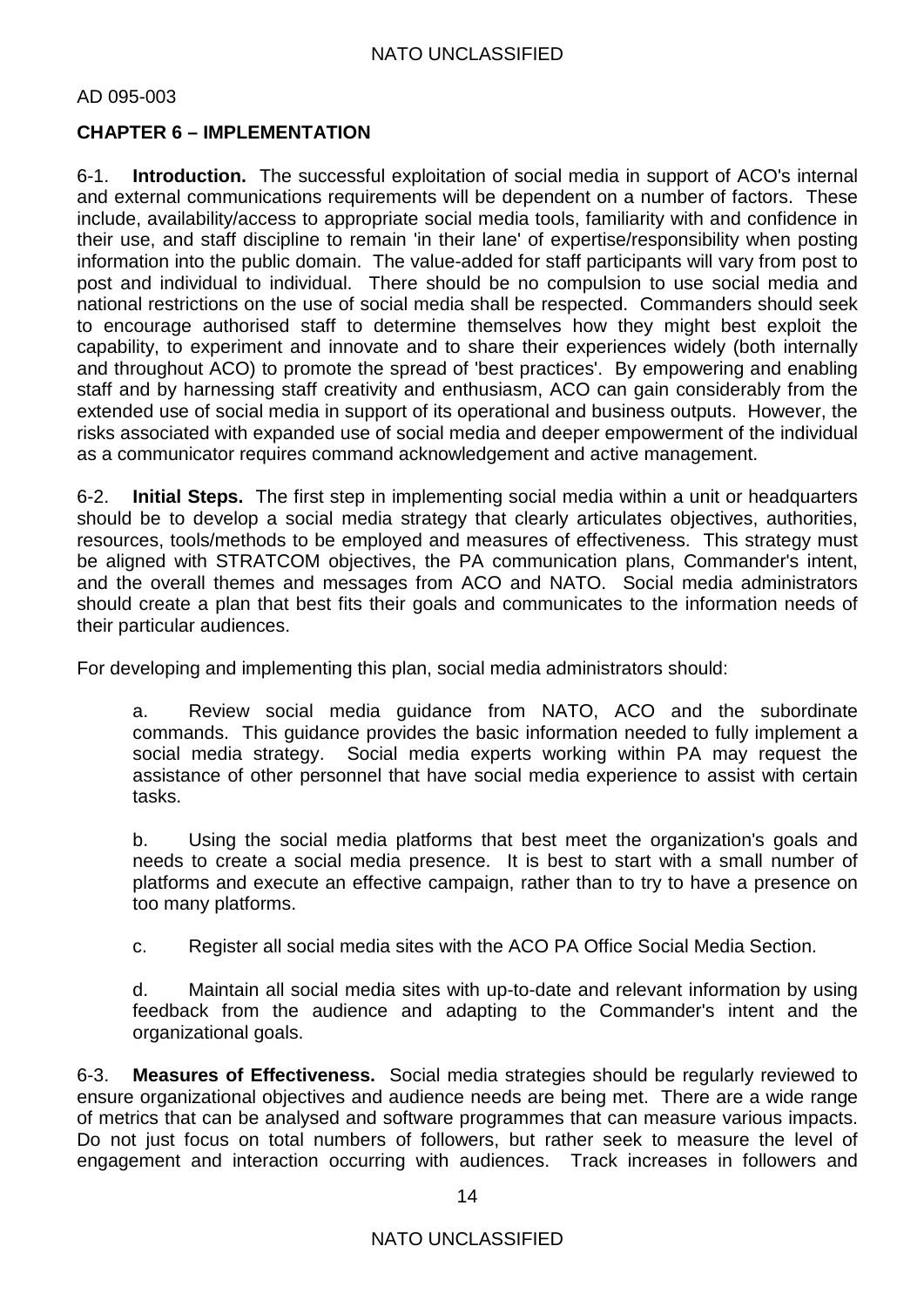interaction and try to ascertain what factors were behind any increase or decrease in performance. Finally, attempt to tailor your strategy and methodology to incorporate lessons learned and avoid previous mistakes. Personnel employed in social media positions should receive formal training in measuring the effectiveness of online campaigns if practicable. Such training is available via numerous civilian workshops.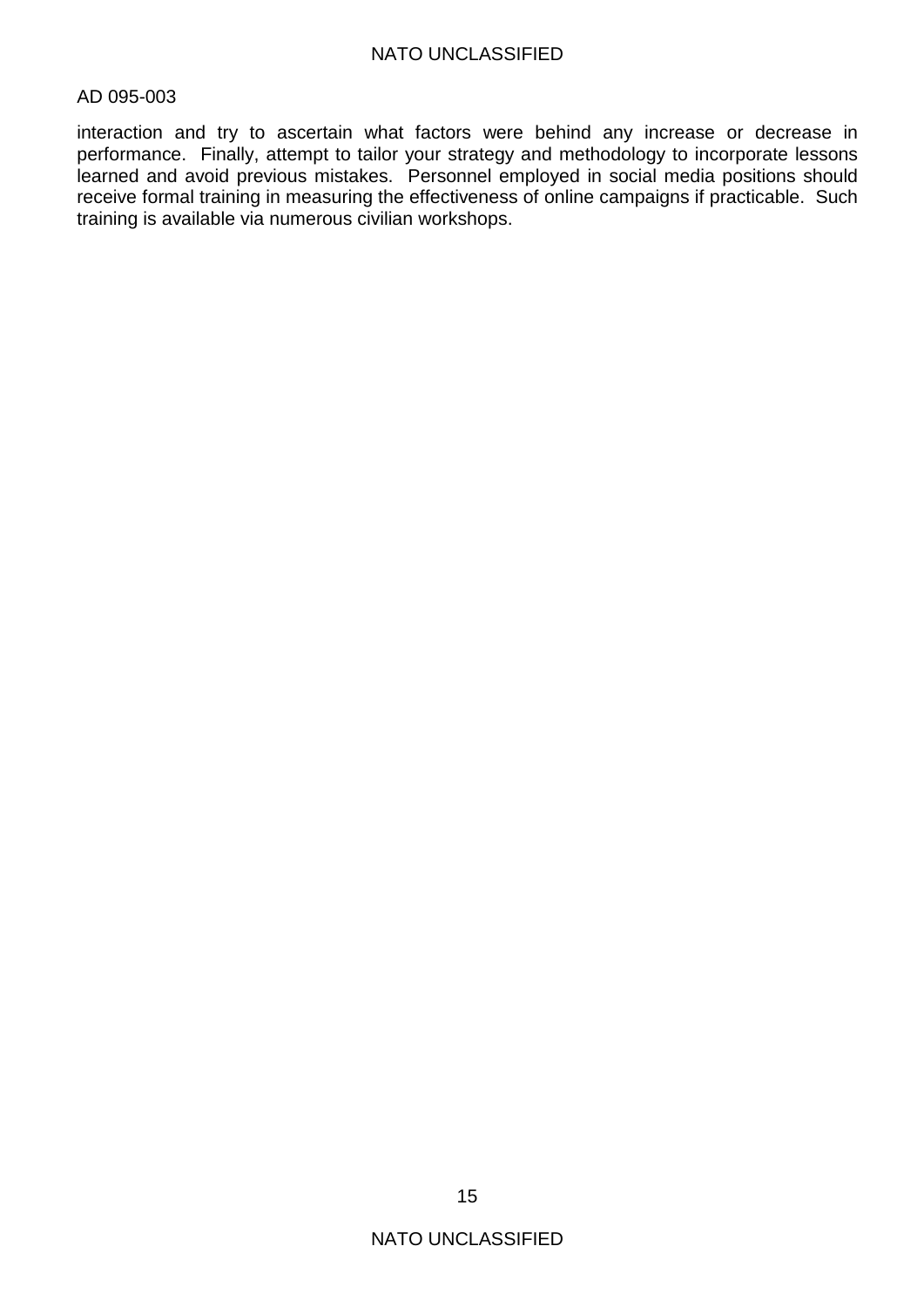ANNEX A TO AD 095-003 DATED 16 SEP 14

#### **SOCIAL MEDIA – ACO COMMENTS POLICY**

1. It is ACO policy to allow comments by external users on its social media sites.

2. Where an answer can be given quickly and simply, respond directly to online questions and queries. More difficult or detailed questions should be referred to existing official channels. Media queries should be directed to the appropriate ACO PA office.

3. All ACO social media platforms should include a clearly posted comment policy that indicates to users the rules surrounding online interaction with ACO. This maintains ACO credibility when deleting comments that do not adhere to the policy. An example of a comment policy is as follows:

a. No graphic, obscene, explicit, abusive, hateful, racist or defamatory comments will be tolerated. These will be removed as soon as identified and offenders may be banned.

b. No solicitations or advertisements. This includes promotion or endorsement of any financial, commercial or non-governmental agency. Similarly, we do not allow attempts to defame or defraud any financial, commercial or non-governmental agencies.

c. Details about ongoing investigations, or legal, or administrative proceedings that could prejudice the processes or could interfere with an individual's rights will be deleted from this page.

d. Apparent spamming or trolling will be removed and may cause the author(s) to be blocked from the page without notice.

e. No copyrighted or trademarked images or graphics may be posted. Imagery posted should be owned by the user.

f. No comments, photos or videos that suggest or encourage inappropriate or illegal activity.

g. No documents of any kind should be posted on this page.

h. You participate at your own risk, taking personal responsibility for your comments, your username and any information provided.

i. All information posted to social media sites will be no higher than unclassified.

j. The appearance of external links or the use of third-party applications on this site does not constitute official endorsement on behalf of NATO or SHAPE.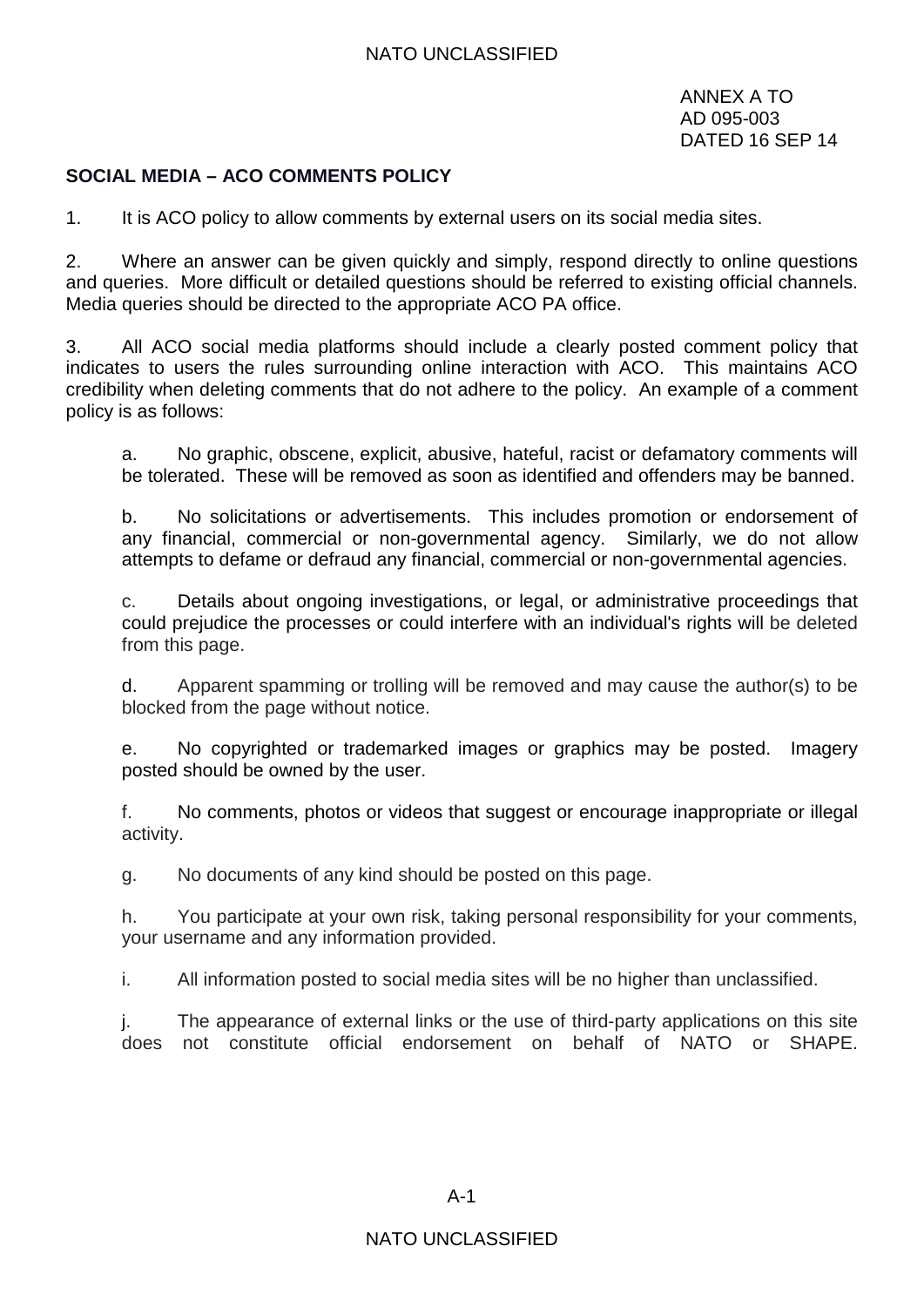ANNEX B TO AD 095-003 DATED 16 SEP 14

# **GUIDANCE ON MAINTAINING SECURITY ONLINE**

1. The following paragraphs outline the main categories of information that could be at risk when using social media and the potential consequences if this information is compromised.

2. **Personal Information.** Personal information is always at a premium in the criminal and espionage world. Personal information may also enable hostile intelligence agencies or terrorists to target military personnel or their families. Items of information which could be used to take advantage of you and your family include:

- a. Date and Place of Birth.
- b. Full Home Address, Telephone Numbers.
- c. Passport details, National lD Card Details.

3. **Account Details.** Criminal groups may try to gain access to online, telephone or other accounts using your account details. It is important that such information is not given to third parties. Information such as that listed below could be used for criminal activity or blackmail:

- a. Account Numbers, Logins, or User IDs.
- b. Passwords, Pin Numbers.
- c. Memorable Phrases, Security Questions.

4. **Details About Your Work.** Hostile intelligence services and terrorist organizations may seek details about your work or your unit/establishment. Information such as establishment/unit locations, telephone numbers, ranks, unit strength, position details or role, could enable your establishment/unit to be targeted. Moreover, images can give away important information, so check to make sure that ID cards/official passes, keys, computer screens, paper documents and other potentially sensitive materials or equipment are not visible.

5. **Operational Information.** When directly involved in operations or supporting them, information protection becomes even more important and attempts to gather information by hostile agencies or groups may become more determined. The hostile exploitation of information may be used by an adversary to counter our operations putting lives and assets at greater risk. It may also damage our credibility with allies and potentially lead to withdrawal of their support. Do not release online information about:

- a. Operational Programmes, Deployment Details, Mission-Specific Information.
- b. Capability Shortfalls, Casualty Details, Morale.

6. **Protecting Information.** In addition to withholding the types of information described above, there are a number of simple steps to protect you, friends and colleagues online:

B-1 a. Understand and apply your security settings; do not give out unnecessary